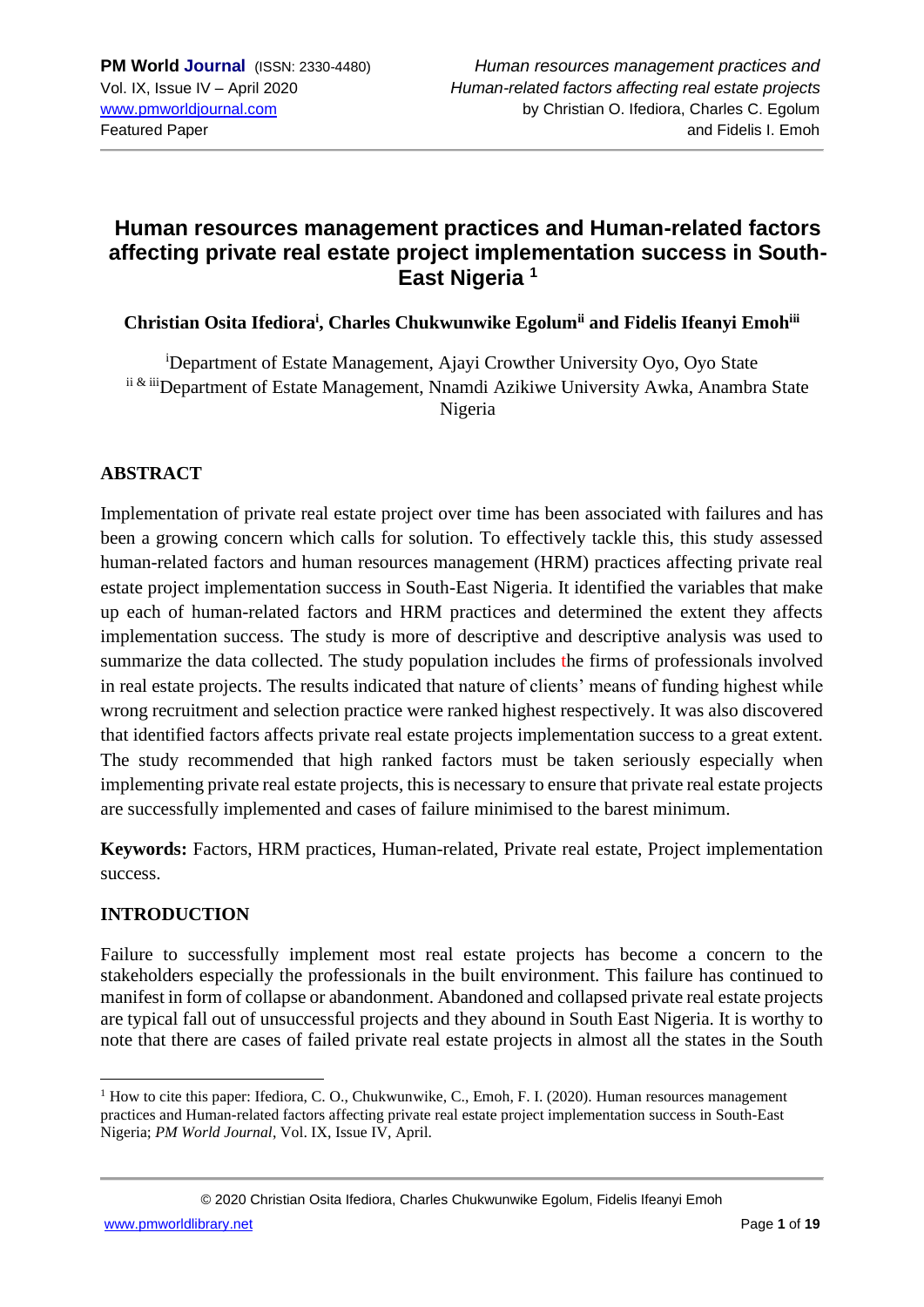East Nigeria. More disturbing is reports by Nwachukwu and Emoh (2011), who asserted when there is a challenge of building development failure, abandonment or collapse, everyone looks up to the engineers who in their professional pride and personality ego accept the blame but could not find solutions the menace. Some studies have identified several factors which affect real estate projects implementation success but the extent to which these factors affect implementation success is not yet known from the point of view of the professionals neither has there been emphasis on human-related factors and human resources management practices. It is worthy to state there is dire need to take cognizance of these identified factors which will serve as a guide in successful execution of private real estate projects, yet there still exist cases of unsuccessful private real estate projects in the study area. This was confirmed by Nzekwe, Oladejo and Emoh (2015), which noted that the real estate sector of Nigerian construction industry is dotted with too many cases of failed, abandoned or uncompleted projects. Nwachukwu and Emoh (2011) stated that the case of failure, abandonment and collapse of real estate projects is prominent especially in developing economies, incidentally the states under study falls under a nation that is categorised under a developing economy. Sadly too, there are still abandoned projects defacing the landscape and recurring cases of collapse of real estate projects in Abia, Anambra, Enugu, Ebonyi and Imo, these could be attributed to a number of factors amongst who are human-related and human resources management practices. It is believed these identified factors are the reasons why states like Anambra, Enugu, Imo, Abia and Ebonyi have witnessed cases of private real estate project failures in the time past and even now.

To ensure that private real estate projects are successfully executed, there is need to assess the identified factors that affect real estate projects implementation success in South East Nigeria by determining the extent they affects implementation success, this is expected to be the right step in the right direction towards curbing these reoccurring cases and ultimately ensure success in implementation of private real estate projects in the study area. This study specifically looks at the problems from the perspectives of professionals; how the identified factors affect implementation success and the extent the identified factors affect private real estate projects implementation success.

This study aims is to assess the human-related factors and human resources management practices and related factors that affect private real estate projects implementation success in South East Nigeria with a view to ascertaining the extent of their impact on project success. It identified the variables that make up human-related factors and human resources management practices. It ranked the impacts of the identified factors that affect private real estate projects implementation success and as well determined the extent the human-related factors and human resources management practices affects private affect private real estate projects implementation success in the study area.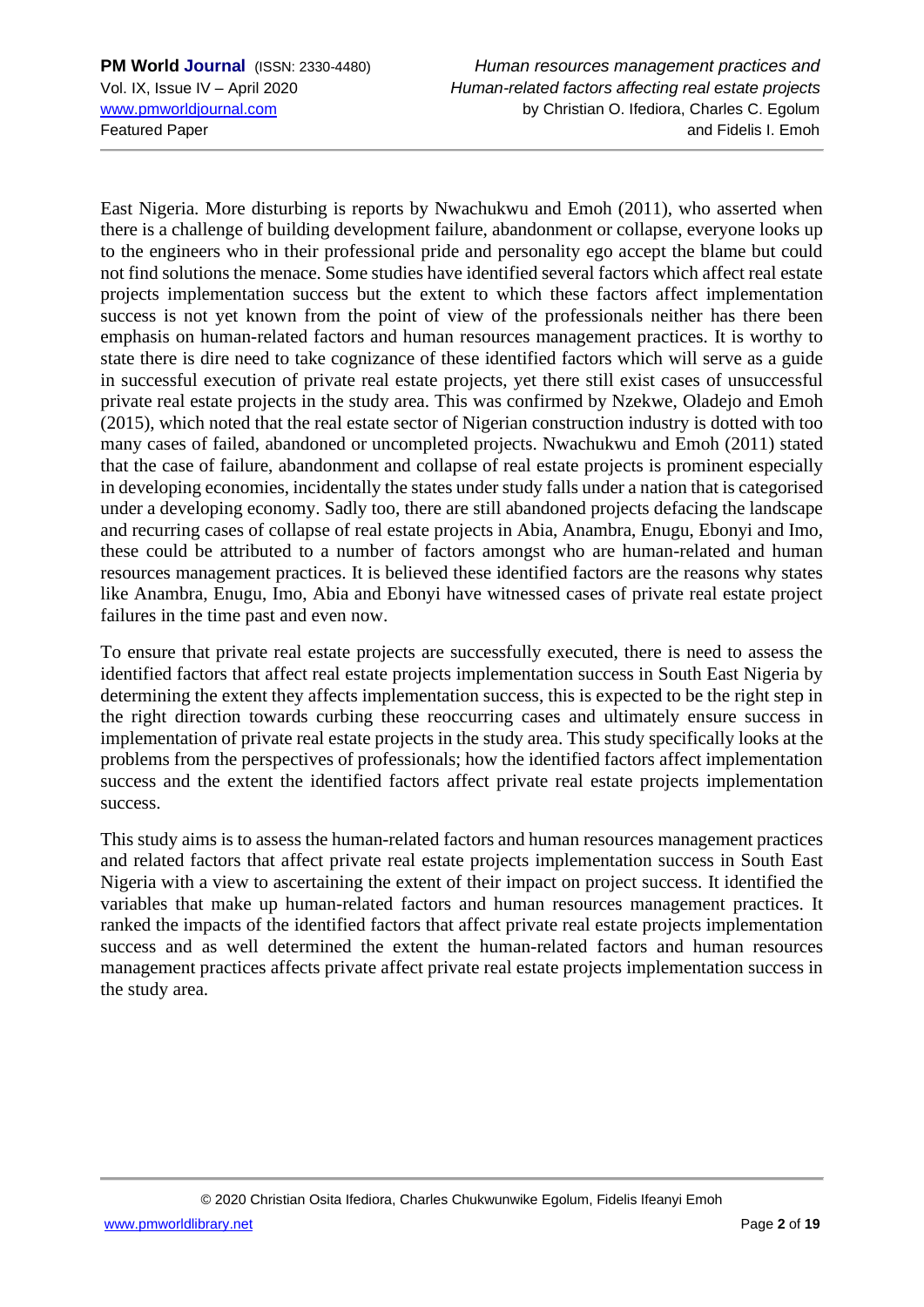### **REVIEW OF LITERATURE AND THEORETICAL FRAMEWORK /CONCEPTS**

This is the theoretical basis upon which this research is built. It contains all the relevant concepts, ideas that justify the study and show that the study can be carried through. It discussed the issues related to understanding the human related factors and human resources management practices that constraint private real estate projects implementation success with a view to finding out the relevant factors. Therefore, some theories and research works done by some scholars in relation to the subject matter were reviewed.

#### **Human-related factors**

The human-related factors include the following:

- a. Nature of clients' means of funding Lack of funds most times affects real estate development, it's necessary to consider the source of funding for such any real estate development as lack of fund may constraint implementation success. Also award of Contract without reference to availability of funds is another constraint that should be looked into before any implementation.
- b. Clients' emphasis on high quality of construction at low construction cost: Most times increase in price of materials have effect on implementation here, this affects real estate project implementation success, most time even when the prices of materials are high clients still seek for ways to cut corner leading to purchase of inferior materials.
- c. Project team leaders experience and commitment to meet success criterion.
- d. Project team leaders' working relationship with others.
- e. Level of clients' experience, project team leaders' technical skill and adaptability to changes in the plan.
- f. Clients' emphasis on quick construction and ability to brief.
- g. Management skill of the project team leaders which includes planning, organizing, coordinating, motivating and directing.
- h. Project team leaders' early and continued involvement in the project.
- i. Harassment of developers by the locals.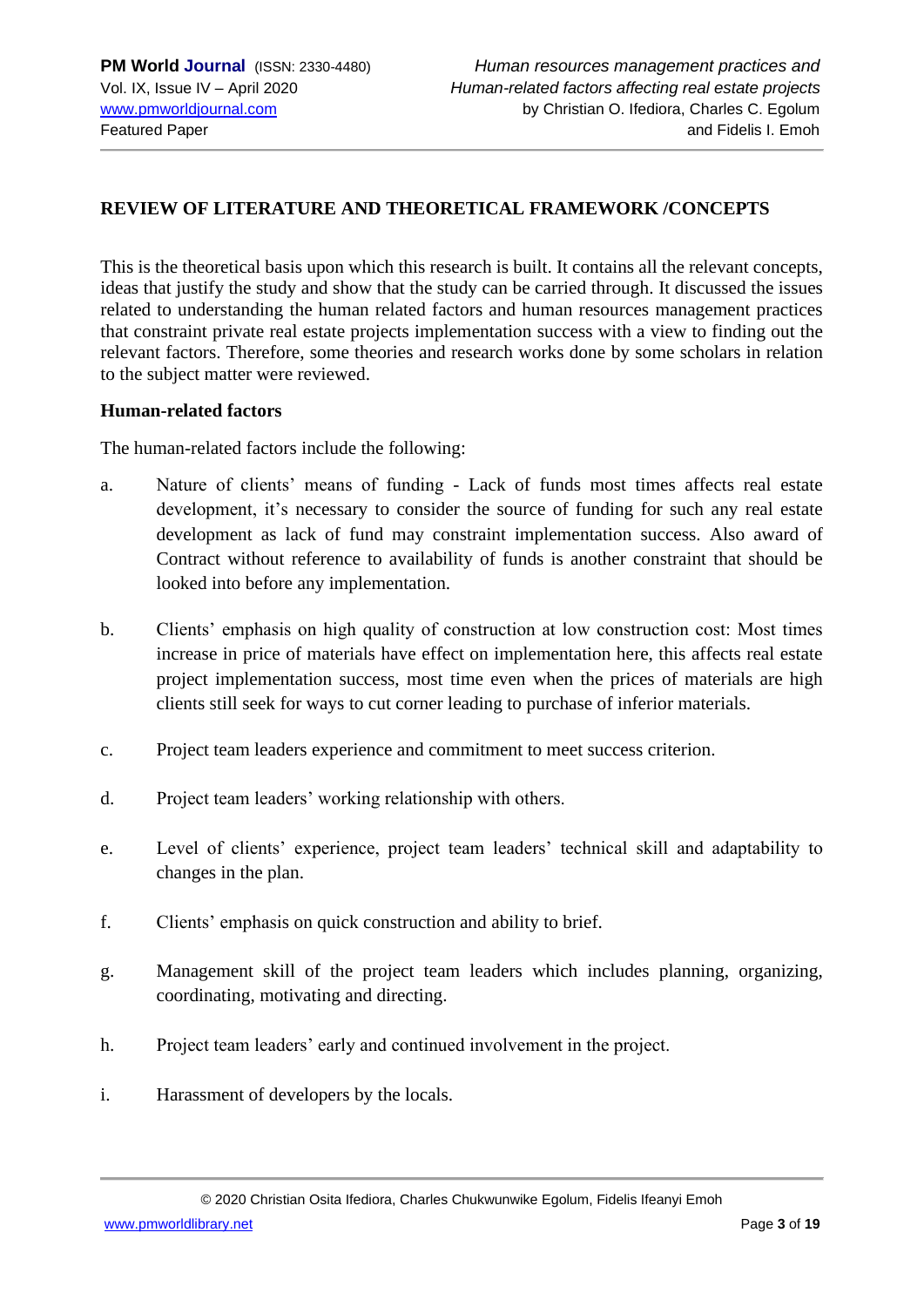- j. Clients' decision-making ability and definition of roles.
- k. Size of the clients' organization.
- l. Clients' contribution to design and construction.

#### **Human resources management practices and related factor**

Human resource management is a strategic and coherent approach to the management of an organization's most valued assets – the human working there; they individually and collectively are committed to achievement of its objectives, (Armstrong, 2006). There are innumerable examples of conglomerate and project crises in the construction sector that occurs as a result of human behaviour and it appears that practices of human resources management (HRM) has the potential to eliminate more risks in the construction than any other management approach, (Loosemore, 2000). While there are obvious evidences on literatures on human resources management practices in constructions industry, scholars have noted that these practices were not adhered to or delayed. According to Raidén and Dainty (2000), there are more academic publications on this subject area but the uptake of HRM practices in industry still delayed. The HRM practices commonly adopted by various companies were either formal method or informal method or both and some of the issues are regarding the HR functions, employee hiring rules, firing rules, finding sources of new employees, HR plans, training, job description and performance appraisal. It noted that only few companies follow the formal practices completely and most company formal HRM systems tend to be under-utilized, (Malkani and Kambekar, 2013).

HRM practices cuts across the following:

1. **Recruitment and selection practice:** This also referred to as staffing and recruitment. Most activities revolve around hiring labour needed for executing construction works or selection of project team members. Recruitment can be defined as a process of discovering the sources of manpower to meet the requirements of the staffing schedule and to employ effective measures for attracting that manpower in adequate numbers to facilitate effective selection of an efficient workforce (Mahapatro, 2010). According to (Armstrong, 2006), there are three stages of recruitment and selection. They include, defining requirements, attracting of candidates and select candidates. For real estate projects it's very important that while defining requirements, emphasis should be made on job description, the work to be undertaken should be cleared defined and specifications made. Emphasis should also be made on the technical competence of the individual involved, was he really trained and what experienced in the job in question? Is he physical and mentally fit? Can he or she meet the job expectations?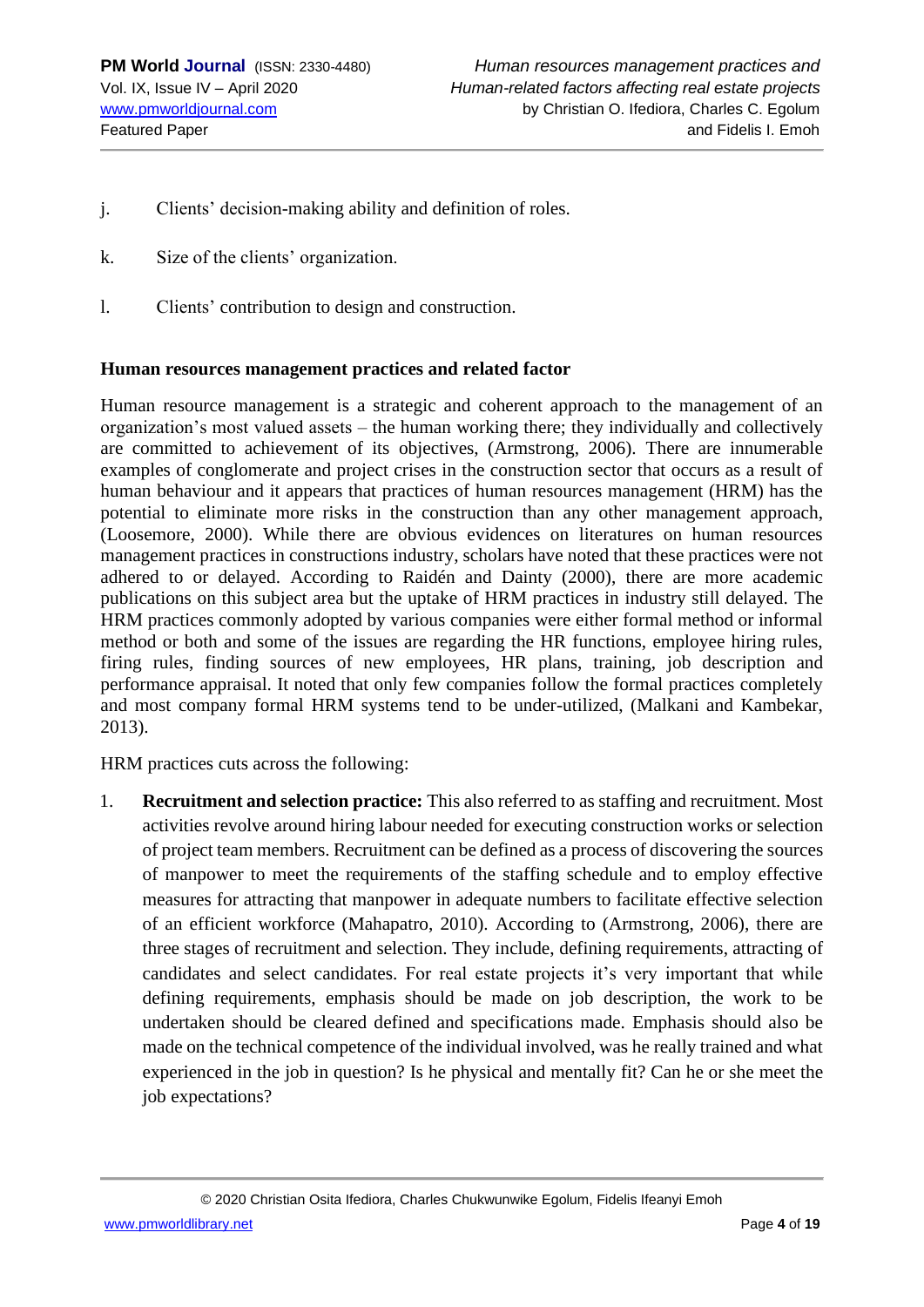- *2.* **Supervision/inspections:** The practices here includes proper supervision of human resources involved in the construction, a close check, monitoring and thorough inspections is needed here. In order to project success especially as it concerns private real estate, relevant professionals are required to design and implement appropriate ways to inspects/checks human resources involved in real estate projects, or better still devise means of how to effectively supervise personnel involved in real estate project implementation. Efforts must be made and which should aim at designing appropriate ways to check/inspection the human resources involved in the construction of real estate projects, implement strictly the ways designed and monitor compliance when implementing.
- **3. Appointment of contractors:** Whether its appointment of contractors, subcontractors or suppliers, the entire process that leads to that requires careful and professional input. One cannot just appoint based on familiarity. It will be wise to check if one is appointing based on interest, experience of the contractor, on general or established procedure. Appointment of contractors following established guideline is more pronounced in public sector projects and its procedure is as outlined below according the public procurement of 2007.
- **4. Procurement of materials:** How to procure materials is also a primary concern as humans are involved in this area. The process is crucial and it critical because if not properly handled, it could create problems for project managers. Some human resources who are involved in sale, purchase and supply of materials are engaged in so many sharp practices.
- **5. Appraisal and compensation:** Here emphasis is placed on appraisal of the human resources involved in real estate development; compensation and rewards comes after a thorough appraisal of work done. Appraisal aims at evaluating how well workers (human resources) have met expected levels of accomplished task in comparism to stated standards or goals. Compensation of human resources is another important aspect human resources management. Proper compensation of human resources ensures high level of productivity in real estate development.
- **6. Employment Relation and communication Practices:** Employee relations are concerned with generally managing the employment relationship, (Armstrong, 2006). Its looks at the aspects of information sharing (Sharing of information), knowledge management and Communication, which includes formal processes, procedures and channels of communication. Because of the changing working environment of real estate projects, sophistications in design and technology including characteristics of multitasking, role transitions and involvement, employees need to solve conflict, and to collaborate with their colleagues.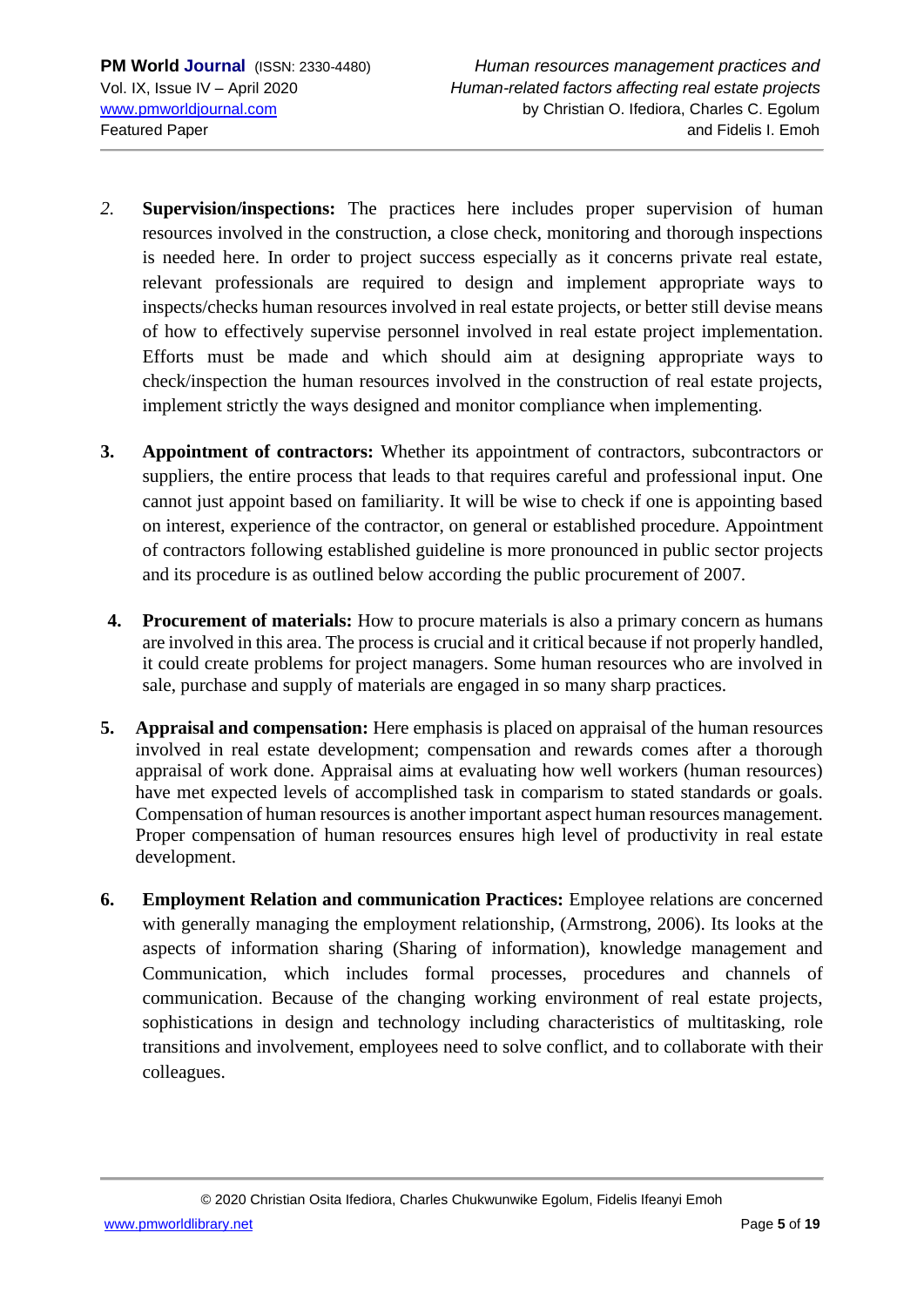- **7. Motivation:** Motivation is primarily concerned with factors that influence human resources (people) to act in certain ways. Motivation is an inner state which energies, activates, moves, encourages and directs or channels behaviour towards effective and efficient goal realisation, (Nwachukwu, 2016). Actors in real estate industry is expected to try as much as possible pay attention to development of process and strategies aimed at ensuring that their employee are motivated to carry out their respective duties in line with current the best practices.
- **8. Talent management and retention strategies:** This deals with talent planning and development. It cuts across practices aimed at encouraging talented employees by way of retaining them, engaging and sponsoring them for development of their passion. According to Armstrong, 2006), the approach should be one that emphasizes the ability of everyone to succeed and thereby 'achieve extraordinary results with ordinary people, (p. 389.). Talent management is the use of an integrated set of activities to ensure that the organization attracts, retains, motivates and develops the talented people it needs now and in the future. The aim is to secure the flow of talent, bearing in mind that talent is a major corporate resource, (p. 390). While efforts is being made to help workers develop their talents, effort should be made to retain especially if they are the type that are willing to for the organisation and are eager to put in their best. It is also necessary to encourage the greatest contribution from existing talent and to value them accordingly, (p. 397).
- **9. Job design and role development:** For effective delivery of real estate project, there must be clarity in area of *job design and roles development.* Job design deals with detailing and specification of the contents, process and methods to be adopted in order to attain stated goals. It aims at satisfying the organisations and needs of the individuals, in case of former could mean the real estate development company and later may include the employee or artisan or technician as the case may be.
- **10. Job satisfaction and security:** Job security deals with degree of expectation to which an employee can stay in his/her job over an extended period of time, (Delery and Doty, 1996). Job security most cases arise from the terms of the employment, contractor labour legislation that prevents incessant lay off and contract termination. It can be enhanced by well-devised human resources planning and flexible organizational structure (Marchington and Wilkinson, 2008).
- **11. Training, development and performance management/evaluation:** Performance management may be seen as a methodical process for improving organizational performance by developing individuals' performance as well as team members. It is a ways of attaining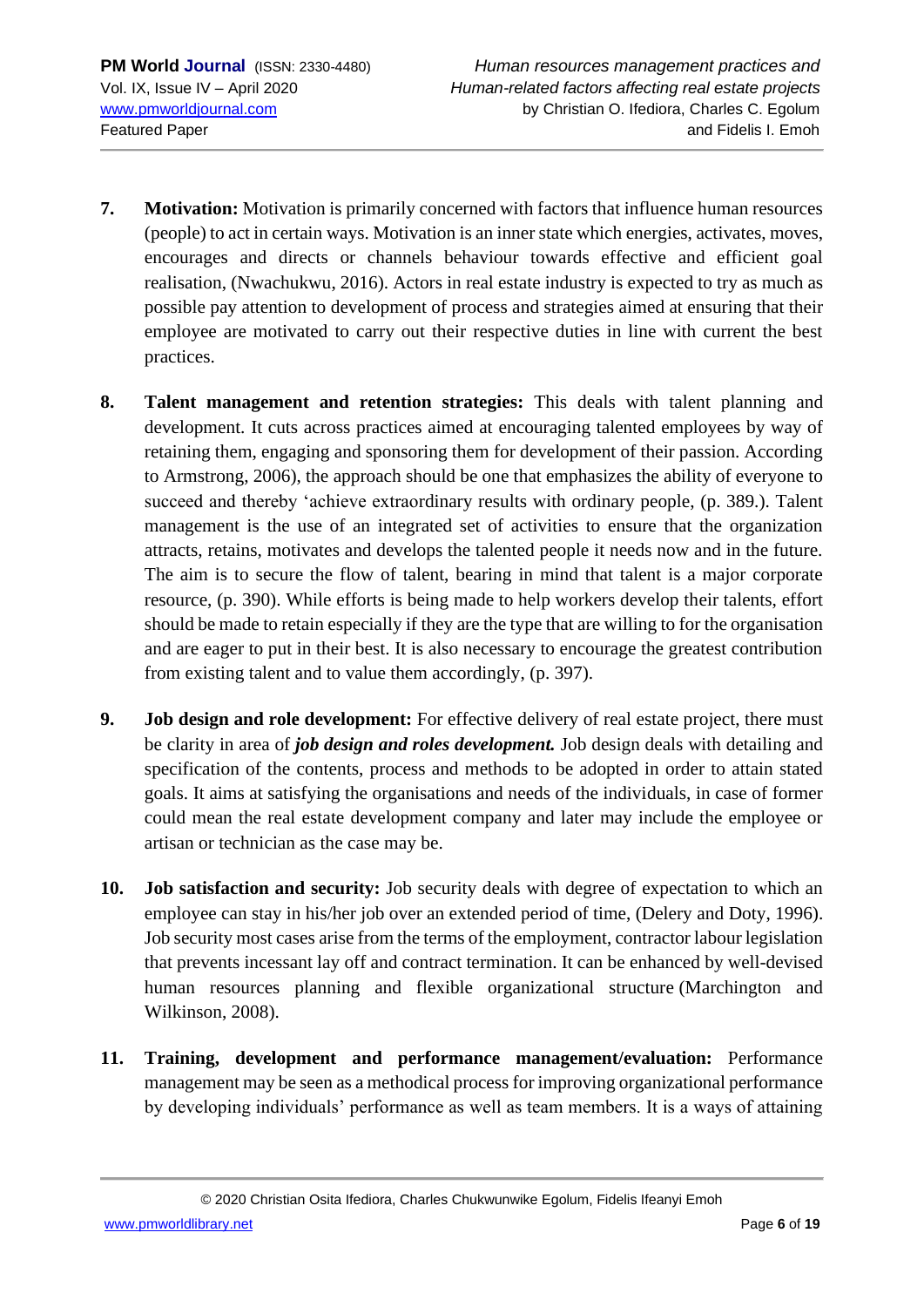improved results by understanding and managing performance within an agreed framework of planned goals, standards and competency requirements. Training, re-training and development of human resources are also very critical for success. Emphasis is place on training and development, method for selecting employee, method of evaluation and problems encountered.

- **12. Human resource development:** Human resources development cuts across issues pertaining to qualification of human resource, recruitment, selection and placement. In human resource development, emphasis is placed on time and place for seminars, workshops, training and career development programs, (Nwachukwu, 2016). According to Armstrong (2006), Strategic human resource development aims at enhancing resource capability in accordance with the belief that human capital of any organisation is major source of competitive advantage. Its specific objective is to develop intellectual capital and promote team and individual learning through the creation of learning culture environment.
- **13. Reward management - Reward people:** The reward practices are underpinned by an organizational philosophy in which employees are valued and rewarded, (Armstrong 2006). If the organization pays more than its rivals, it can attract more individuals who possess superior job-related abilities. This may result in increase the quality of human resources applying for such job, and in turn motivate workers to apply their skills, knowledge and expertise in their respective activities. Reward can be financial and non-financial.
- **14. Health, safety and welfare:** Health and safety policies and programmes are concerned with protecting employees and other persons affected by what the company produces and do against the hazards resulting from their work place or their links with the various establishments. Occupational health programmes focuses on the prevention of ill-health resulting from working conditions. Some pertinent questions are; are these observed in real estate industry, if they are, to what extent? Is safety of the workers their priority?
- **15. Employment practices:** Employment practices are primarily concerned with the fundamental issues in employment relationship. It takes note of wage, working hours and issues pertaining to part time work, the latter is very important as most teeming population of the youths engage in real estate job are on temporary or part time basis. Employment practices need to be established in the following areas: terms and conditions and contracts of employment, mobility clauses, promotion practices, flexible working, equal opportunity, managing diversity, sexual harassment, bullying, substance abuse at work and work-life balance.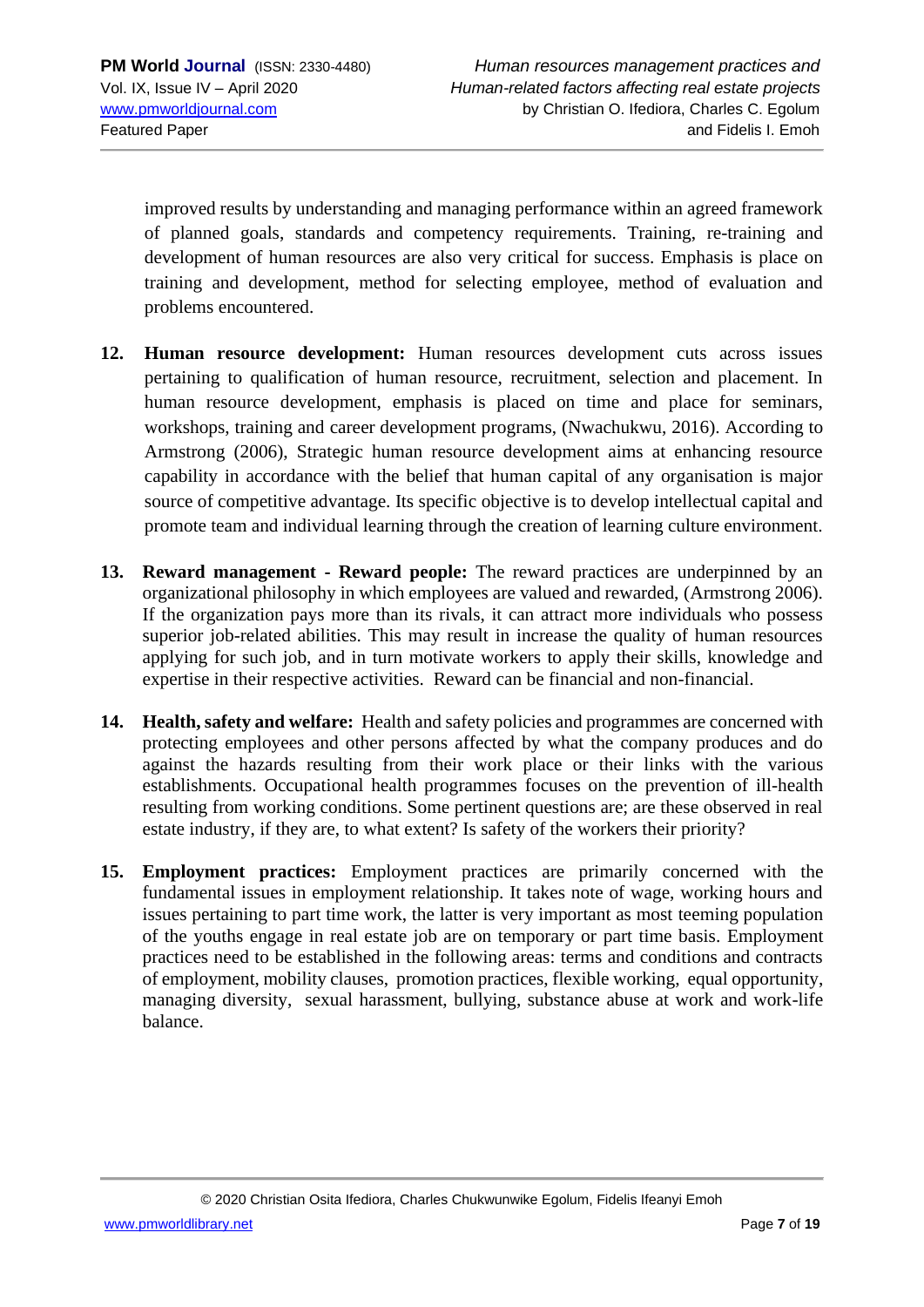### **Review of related Literatures and empirical studies**

Siew (2014) carried out a study on human resource management in the construction industrysustainability competencies. The study proposed a framework to measure sustainability competencies of employees within the construction industry sector. Four proficiency levels together with relevant descriptions were defined for a total of eight sustainability competencies. The suggested proficiency levels were then mapped to main construction related jobs based on the framework. An example was also given to illustrate the manner in which competencies should be assessed. Malkani and Kambekar (2013) carried out research on management of Human Resource in construction industry, the paper mainly focused on how to identify the different components of human resources management in the construction. A survey was conducted to identify HRM related issues within the construction company and result were analyzed keeping main focus on the human resource practices that are generally pursued in the Indian construction industry, availability of skilled labour and formal or informal method or forms commonly adopted for the management of the human resource. Ihuah (2014) carried out a review of soft and hard approaches of human resource management and the success of real estate development in Nigeria. The study noted that many property developers/managers in organisation in the pasts, and currently, are still utilising the "hard" approach of managing human resource, and while others utilise the "soft" approach in managing their employees. The paper investigated and assessed "hard" and "soft" approaches of HRM , come up with the best practice approach to provide real estate development success in Nigeria. The findings showed that the "soft" approach should be the best practice approach to utilise in managing the different human resources involved in real estate development processes for successful on-time completion. It recommended that since the ambiguities, discrepancies, and difficulties inherent in finding a common ground for the concept of HRM persist in the literature, more collaboration through research should be encouraged and sustained until a consensus agreement for HRM is achieved. Rushdi (2013) conducted a study on human resources management practices and employee satisfaction in real estate business. The study disclosed that employees want competitive salary, pleasant work environment, good management with top management's support and inter-action, scope of presenting own views, cooperative colleagues, future safety, company in right path, regular merit based promotion, increment and bonuses, expansion of company, increasing of goodwill of the company, management's support and services, management's values for the employees and management's sharing in personal or social occasions, while on the other hand management wants good human being as employees who always want to learn. The research indicated that, employees are dissatisfied with low salary and want to switch over from bad work environment to an environment high salary with better work. The research noted that the employees of the organization were still getting average salary but happy and feel highly satisfied due to better work environment. This according to the research was the bottom line of the entire study. Ifediora (2015) carried a study on the implications of human resources management (HRM) on real estate project management success in Awka South L.G.A., Anambra State. The result indicated that the success of real estate projects is dependent on quality of Human Resources practices and HR critical success factors have significant relationship with successful real estate project execution. Also in work by Ifediora and Keke (2019), they focused on HRM practices on real estate projects, again relative importance index was used in ranking HRM practices based on 5 point likert scale, the result indicated that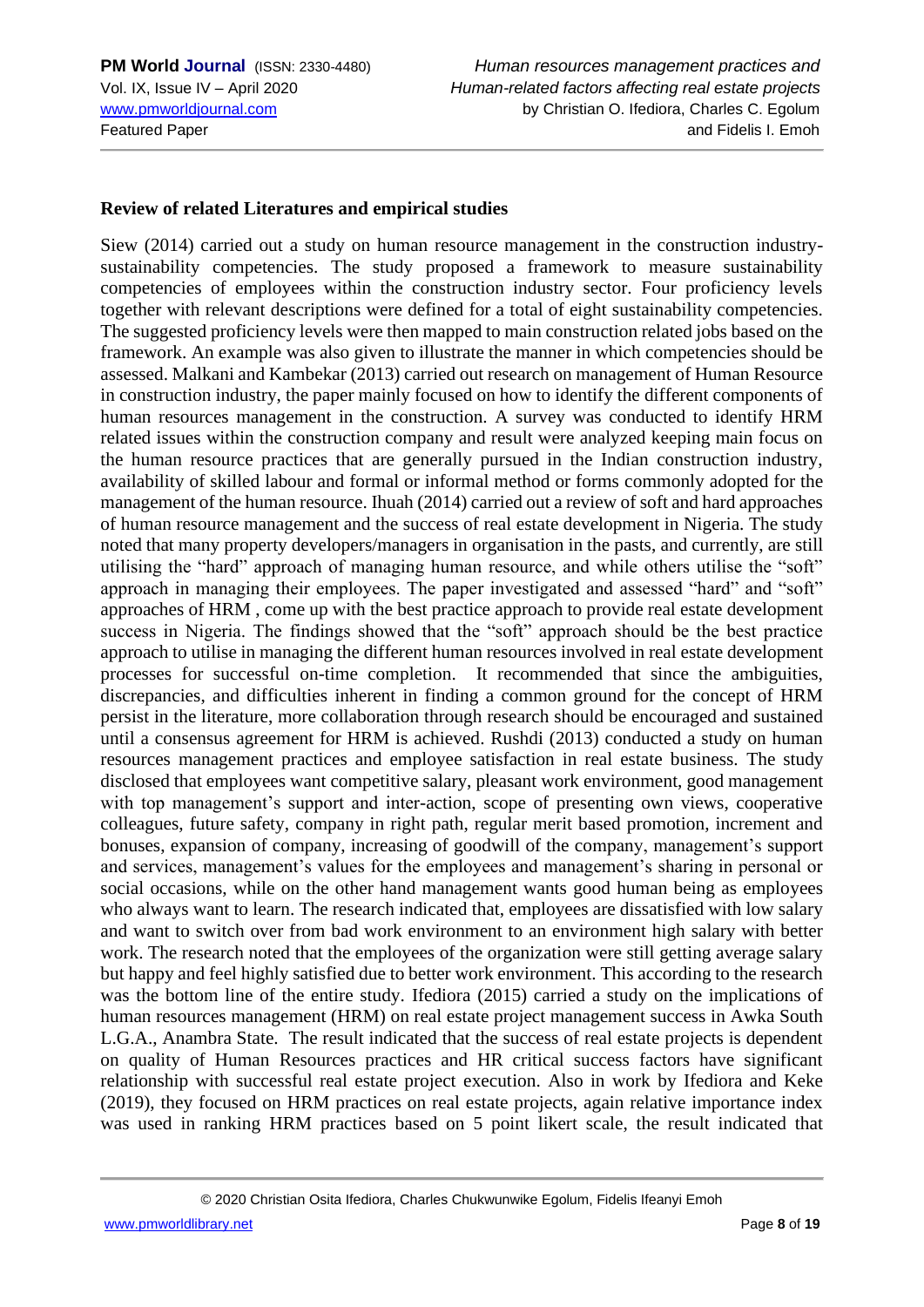supervision/checks and inspection of real estate projects were ranked first and the result of the hypothesis indicated that success of real estate project is dependent on the quality of human resources practices employed or engaged in a project.

Summarily, Siew (2014), Malkani and Kambekar (2013), Ihuah (2014), Rusdi (2013), Ifediora (2015), and Ifediora and Keke (2019) were on human resources management. Siew's work focused mainly on HRM practices and did not consider other factors. Malkani and Kambekar (2013) was on management of human resources in construction industry, it focused on identifying different components of HRM in construction industry. It did not specify the aspect of construction industry it focused on. While Rusdi's work was more on employee's satisfaction in real estate business, the extent to which employees' satisfaction affect implementation success is not known. The work by Ifediora (2015) even though was on real estate projects was in just one local government in Anambra State and was specifically on human resources management practices and human resources critical success factors. In all none of the previous studies was able to determine the extent to which human-related factors and human resources management practices and related factors affects private real estate projects implementation success. Again other studies carried out previously did not cover or dwelt on Human-related factors. This is what this work covered.

#### **RESEARCH METHODS**

The study is more parametric and descriptive which involved collection of data; this includes distribution of questionnaires and interviews. Descriptive analysis was used to summarise the data collected. Tables and simple percentages including ranking were also used. The firms of professionals involved in real estate projects implementation which includes Architects, Builders, Engineers (civil), Estate Surveyors and Quantity Surveyors who are directly involved in private real estate project implementation are the major focus of this work and are target the population. Total population sampling was used in this study. Total population sampling is a type of sampling technique which involves the examination of the entire population (i.e., the total population) that have a particular set of characteristics (e.g., experience, knowledge, skills, exposure to specific work or project, etc.). This research featured a close ended question in addition to matrix which is also a form of close ended questionnaire. Here questions were arranged to form a table with identical response options placed on top. Options were given to respondents to choose from. For each of research question, respondents were required to tick the box provided against a particular question. Respondents were also required to tick a box based on 5 point Likert scale and other provided options as the case maybe. This research involved both primary and secondary data. Validated structured questionnaires and interviews were used to gather primary data from respondents. Survey was conducted using copies of the questionnaire, administering it on the principal consultants of firms involved in real estate development which includes the Architects, Builders, Engineers (Civil), Estate Surveyors and Valuers and Quantity Surveyors. This was done in the five states under study. In this study, descriptive statistical tests were employed. Descriptive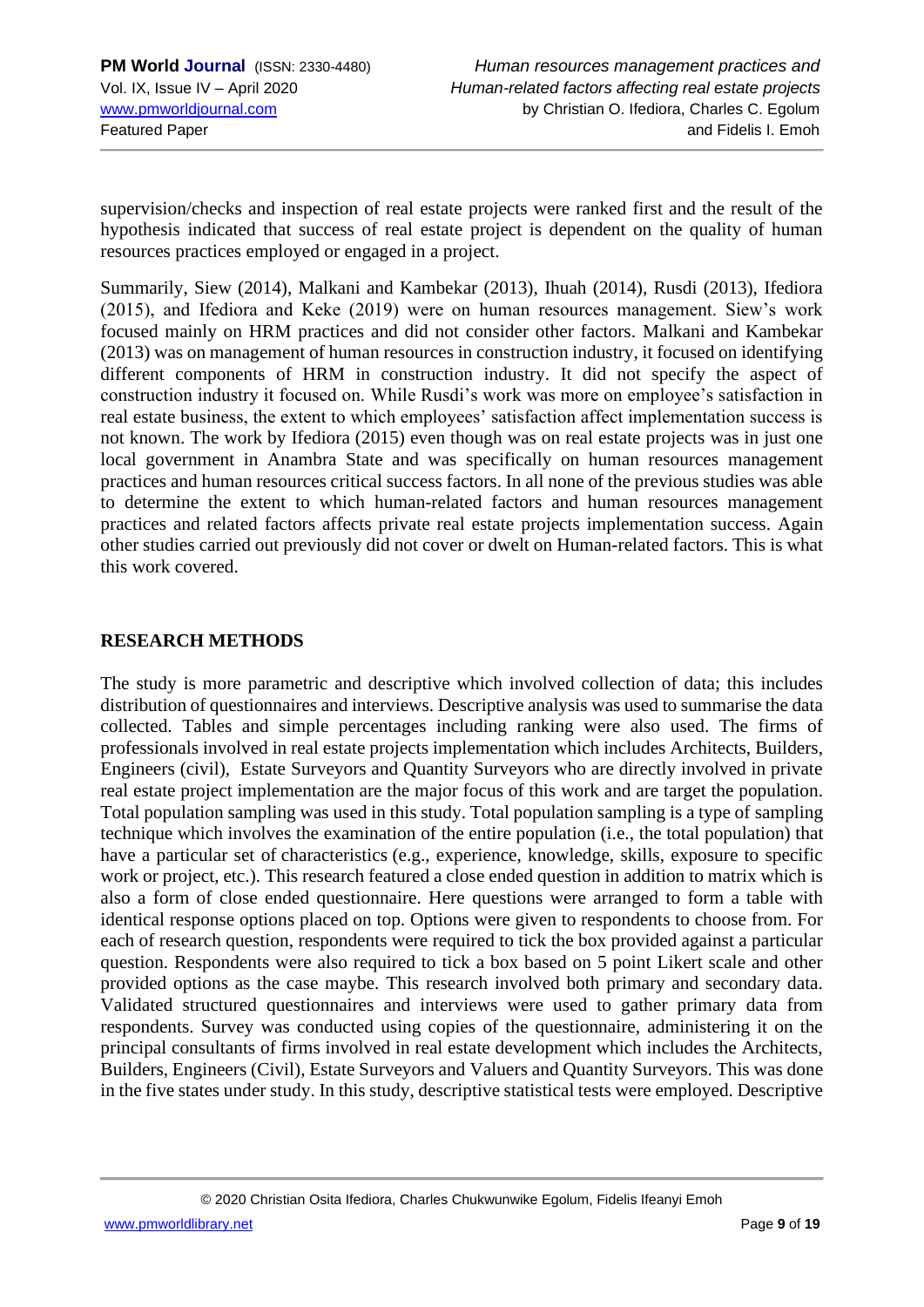statistical tools include the tools for presentation such as simple tables, simple percentages and mean item scores (MIS).

### **RESULTS AND DISCUSSIONS**

### **Analysis of distributed questionnaires**

This specifically captured distribution of questionnaires, its retrieval as well as the percentage of the questionnaires returned/retrieved from respondents.

| Table 1: | Details of questionnaires distributed and returned |  |
|----------|----------------------------------------------------|--|
|          |                                                    |  |

| S/N            | <b>Professional</b>                         |             |           |             | Total numbers of the questionnaires distributed to firms state by state and |             |                    |             |           |                |                |  |  |  |
|----------------|---------------------------------------------|-------------|-----------|-------------|-----------------------------------------------------------------------------|-------------|--------------------|-------------|-----------|----------------|----------------|--|--|--|
|                | <b>Firms</b>                                |             |           |             |                                                                             |             | numbers retrieved. |             |           |                |                |  |  |  |
|                |                                             |             | Anambra   |             | Enugu                                                                       | Imo         |                    | Abia        |           | Ebonyi         |                |  |  |  |
|                |                                             | Distributed | Retrieved | Distributed | Retrieved                                                                   | Distributed | Retrieved          | Distributed | Retrieved | Distributed    | Retrieved      |  |  |  |
| $\mathbf{1}$   | Architecture                                | 8           | 6         | 61          | 46                                                                          | 16          | 12                 | 5           | 3         | $\overline{2}$ |                |  |  |  |
| $\overline{2}$ | <b>Building</b>                             | 27          | 21        | 21          | 15                                                                          | 16          | 12                 | 24          | 18        | 5              | $\overline{c}$ |  |  |  |
| 3              | Engineering                                 | 30          | 21        | 50          | 37                                                                          | 20          | 15                 | 17          | 13        | 5              | 3              |  |  |  |
| $\overline{4}$ | <b>Estate Surveyors</b><br>and Valuers      | 14          | 11        | 41          | 32                                                                          | 13          | 9                  | 14          | 11        |                |                |  |  |  |
| 5              | Quantity<br>Surveyors                       | 4           | 3         | 17          | 13                                                                          | 9           | 7                  |             |           |                |                |  |  |  |
|                |                                             | 83          | 62        | 190         | 143                                                                         | 74          | 55                 | 60          | 45        | 12             | 6              |  |  |  |
|                | Total number of questionnaires distributed. |             |           |             | 419                                                                         |             |                    |             |           |                |                |  |  |  |
|                | Total number of questionnaires retrieved.   |             |           |             | 311                                                                         |             |                    |             |           |                |                |  |  |  |
|                | Success rate in percentage.                 |             |           |             | 74.22%                                                                      |             |                    |             |           |                |                |  |  |  |

A total number of 419 questionnaires was distributed across the 5(five) professional firms identified and in the five (5) states in South East Nigeria which comprises of Anambra, Enugu, Imo, Abia and Ebonyi, a total number of 311 were retrieved representing 74.22%. The breakdown of the distribution and retrieval according to each profession (course studied) is as detailed in the table 1 above.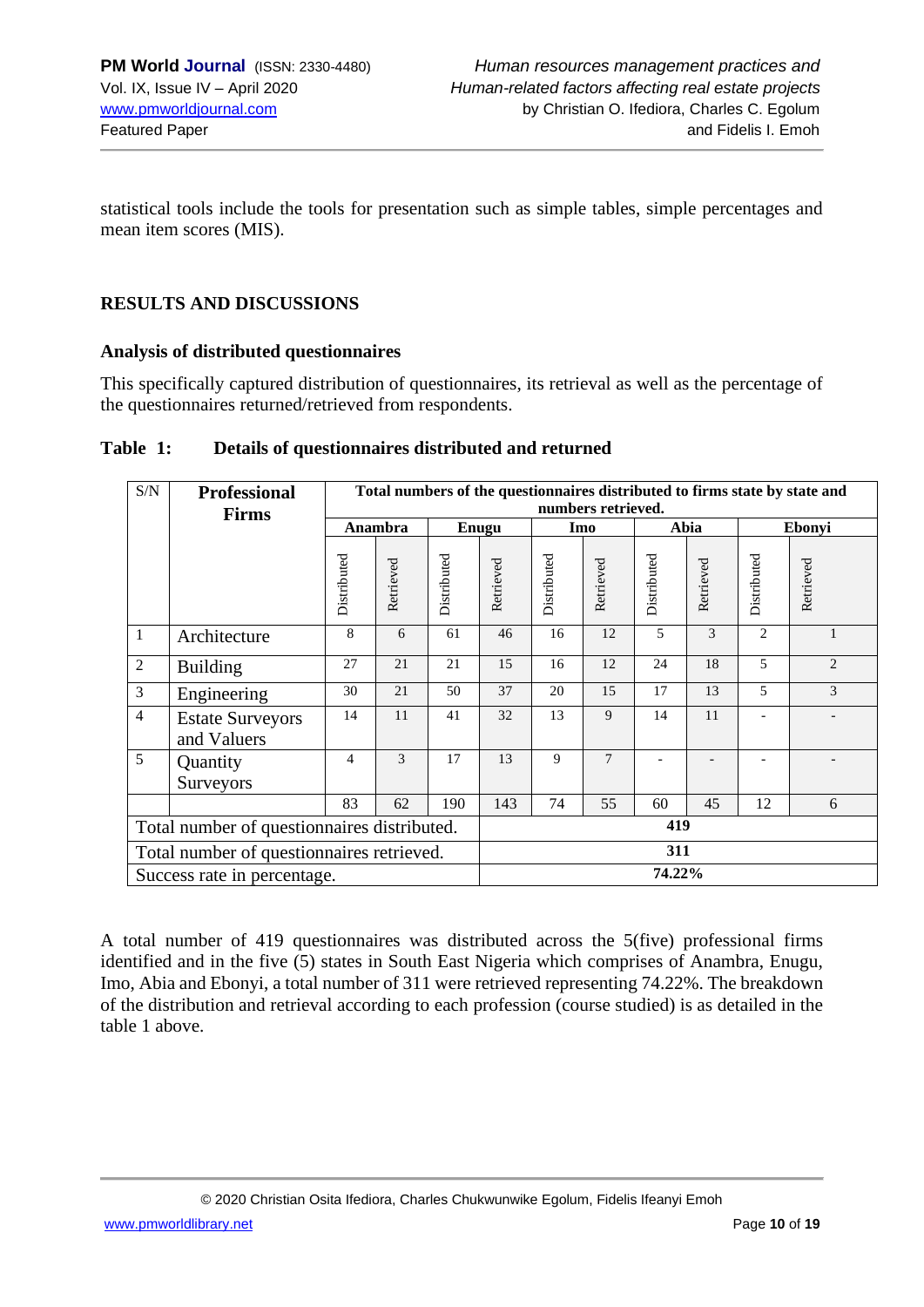| S/N | Professional membership status | No of respondents | Percentage $(\% )$ |
|-----|--------------------------------|-------------------|--------------------|
|     | Probationer                    |                   |                    |
|     | Associate                      | 180               |                    |
|     | Corporate                      |                   |                    |
| 4   | Fellow                         |                   |                    |
|     | <b>Total</b>                   |                   | 100                |

#### **Table 2: Data Presentation on professional membership status**

The table 2 above showed data presentation on the professional membership status by respondents, a total of 16 respondents representing 5% are probationers, a total of 180 respondents representing 58% are Associate members, a total of 87 respondents representing 28% are corporate members and a total of 28 respondents representing 9% are Fellows of their respective institutes/institution.

| Table 3: Data Presentation on the number of years of practice |
|---------------------------------------------------------------|
|---------------------------------------------------------------|

| S/N | <b>Number of years</b> | No of respondents | Percentage $(\% )$ |
|-----|------------------------|-------------------|--------------------|
|     | )-5                    |                   |                    |
|     | $6 - 10$               | l 28              |                    |
|     | $11 - 15$              | 59                |                    |
|     | 16 and above           | 34                |                    |
|     | <b>Total</b>           |                   | 100                |

The table 3 above showed data presentation on the number of years of practices by respondents, a total of 90 respondents representing 29% indicated that they have been in practice between 0-5, 128 respondents representing 41% indicated that they have been in practice between 6-10 years, 59 respondents representing 19% indicated that they have been in practice between 11-15 years while a total of 34 respondents representing 11% indicated that the years of their practicing for 16 years and above.

**Table 4: Data presentation human-related factors and human resources management practices and related factors affecting private real estate project implementation success.** 

| S/N | The<br>affects<br>that<br>factors                           | N   | <b>SD</b>     |               | N             | A              | <b>SA</b>      | <b>SUM</b> | <b>MEAN</b> |
|-----|-------------------------------------------------------------|-----|---------------|---------------|---------------|----------------|----------------|------------|-------------|
|     | private real estate project<br>implementation success       |     |               | $\mathcal{D}$ |               |                |                |            |             |
|     | Human-related factors.                                      | 311 | 10<br>(3.22)  | 21<br>(6.75)  | 53<br>(17.04) | 93<br>(29.90)  | 134<br>(43.09) | 1253       | 4.02        |
|     | Human resources management<br>practices and related factor. | 311 | 58<br>(18.65) | 21<br>(16.75) | 32<br>(10.29) | 139<br>(44.69) | 61<br>(19.62)  | 1057       | 3.40        |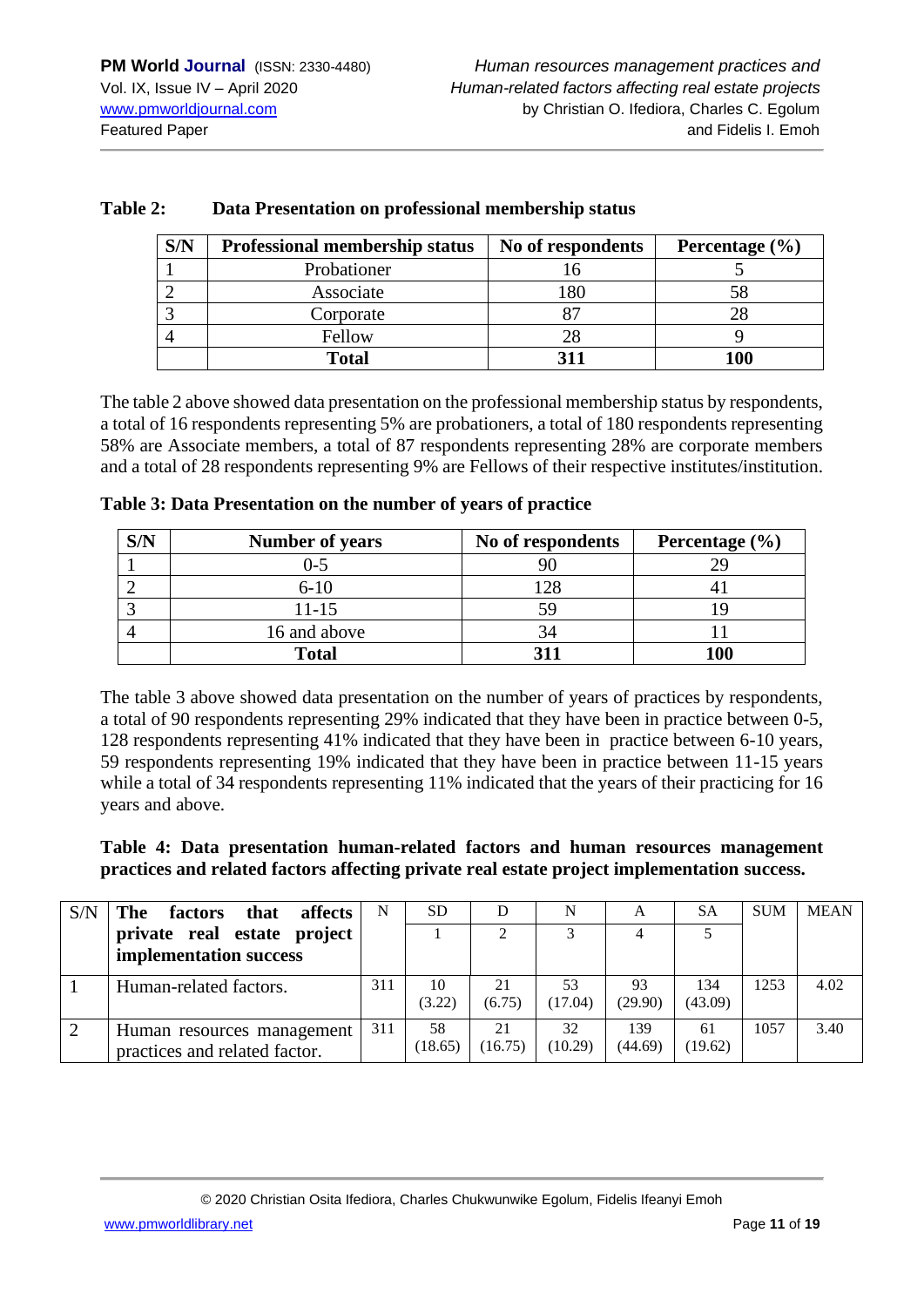The analysis in table 4 above shows human-related factors and human resources management practices and related factors that affect private real estate projects implementation success in the study area. It can be observed that 10, 21, 53, 93 and 135 respondents representing 3.22%, 6.75%, 17.04%, 29.04% and 43.08% went for strongly disagreed, disagreed, neutral, agreed and strongly agreed on case of human related factors while 58, 21, 32, 139 and 61 respondents representing 18.65%, 16.75%, 10.29%, 44.69% and 19.62% in that order went for HRM practices and related factors. This implies that respondents affirmed that human related factors and HRM practices and related factors affects private real estate projects implementation success as majority of the respondents went chose agreed and strongly agreed. Also I can be seen from the table too that human related factors with a mean score of 4.02 while human resources management practices and related factor has a mean score 3.40.

**Table 5: Data presentation on the extent human-related factor affects private real estate projects implementation success.**

| S/N                     | <b>Human-related factors</b>                                                                                                          | N   | 1              | $\overline{2}$  | $\overline{\mathbf{3}}$ | $\overline{\mathbf{4}}$ | 5               | Sum  | Mean | <b>Rank</b>     |
|-------------------------|---------------------------------------------------------------------------------------------------------------------------------------|-----|----------------|-----------------|-------------------------|-------------------------|-----------------|------|------|-----------------|
| $\mathbf{1}$            | Nature of clients' means of<br>funding.                                                                                               | 311 | $\Omega$       | $\overline{0}$  | 21                      | 134                     | 156             | 1379 | 4.43 | 1 <sup>st</sup> |
| $\overline{2}$          | Project team leaders<br>experience and commitment<br>to meet success criterion.                                                       | 311 | 18             | 11              | 23                      | 103                     | 156             | 1301 | 4.18 | 2 <sub>nd</sub> |
| $\overline{\mathbf{3}}$ | Clients' emphasis on high<br>quality of construction at<br>low construction cost.                                                     | 311 | $\overline{7}$ | 9               | 54                      | 116                     | 125             | 1276 | 4.10 | 3rd             |
| $\overline{\mathbf{4}}$ | Project team leaders'<br>working relationship with<br>others.                                                                         | 311 | 21             | 11              | 31                      | 125                     | 123             | 1251 | 4.02 | 4 <sup>th</sup> |
| 5                       | Level of clients' experience.                                                                                                         | 311 | 10             | 8               | 61                      | 139                     | 93              | 1230 | 3.95 | 5th             |
| 6                       | Project team leaders'<br>technical skill and<br>adaptability to changes in<br>the plan.                                               | 311 | 9              | 2               | 53                      | 190                     | 57              | 1217 | 3.91 | 6 <sup>th</sup> |
| $\overline{7}$          | Clients' emphasis on quick<br>construction and ability to<br>brief.                                                                   | 311 | $\overline{2}$ | 23              | 115                     | 93                      | 78              | 1155 | 3.71 | 7th             |
| 8                       | Management skill of the<br>project team leaders which<br>includes planning,<br>organizing, coordinating,<br>motivating and directing. | 311 | 53             | 23              | 23                      | 93                      | 119             | 1135 | 3.65 | 8 <sup>th</sup> |
| $\overline{9}$          | Project team leaders' early<br>and continued involvement<br>in the project.                                                           | 311 | 11             | $\overline{58}$ | 59                      | 126                     | $\overline{57}$ | 1093 | 3.51 | <b>Qth</b>      |

© 2020 Christian Osita Ifediora, Charles Chukwunwike Egolum, Fidelis Ifeanyi Emoh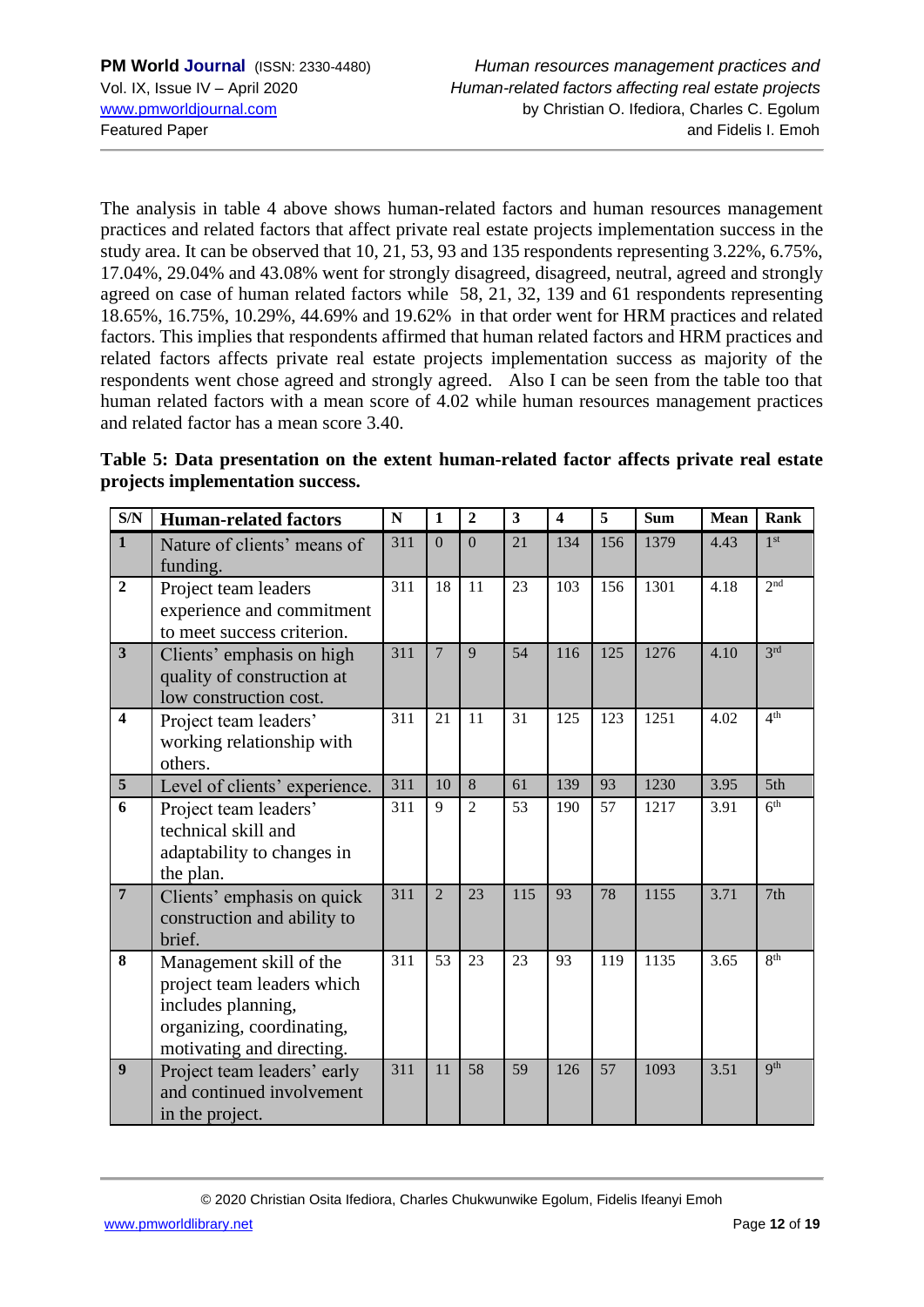| 10 | Harassment of developers<br>by the locals.                      | 311 |    | 87  | 92  | 91 | 41 | 1019 | 2.28 | 10 <sup>th</sup> |
|----|-----------------------------------------------------------------|-----|----|-----|-----|----|----|------|------|------------------|
| 11 | Clients' decision-making<br>ability and definition of<br>roles. | 311 |    | 83  | 119 | 53 | 53 | 1003 | 3.23 | 11 <sup>th</sup> |
| 12 | Size of the clients'<br>organization.                           | 311 | 25 | 113 | 26  | 94 | 53 | 970  | 3.12 | 12 <sup>th</sup> |
| 13 | Clients' contribution to<br>design and construction.            | 311 | 44 | 95  | 84  | 83 | 5  | 843  | 2.72 | 13 <sup>th</sup> |

Table 5 showed data presentation on the extent the variables under human-related factors affects private real estate projects implementation success as well as the ranking, while the likert points 1 to 5 represent the scales i.e. N – None, AL – A Little, AMA – A moderate amount, ALT - a lot and AGD – A great deal. From the findings it was discovered that nature of clients' means of funding was the highest (first) based on the ranking and was followed by project team leaders experience and commitment to meet success criterion which was ranked second, respectively in that in that order. This means that nature of clients' means of funding affects private real estate projects implementation success to a great extent. This can be confirmed from the number of respondents, a total 156 respondents went for a great deal.

**Table 6: Data presentation on the extent human resources management practices and related factor affect private real estate projects implementation success.**

| S/N          | <b>Human resources</b><br>management practices and<br>related factor                          | N   | $\mathbf{1}$ | 2        | 3  | 4   | 5   | <b>Sum</b> | <b>Mean</b> | Rank            |
|--------------|-----------------------------------------------------------------------------------------------|-----|--------------|----------|----|-----|-----|------------|-------------|-----------------|
|              | Wrong recruitment and<br>selection practice.                                                  | 311 | $\Omega$     | $\Omega$ | 11 | 83  | 5   | 1450       | 4.66        | 1 <sup>st</sup> |
| $\mathbf{2}$ | Absence/poor<br>supervision/inspections of<br>workers involved in projects<br>implementation. | 311 | $\Omega$     | $\Omega$ | 31 | 135 | 145 | 1358       | 4.37        | 2 <sup>nd</sup> |
| 3            | Poor organization, design<br>and development.                                                 | 311 | $\Omega$     | 11       | 31 | 134 | 135 | 1326       | 4.26        | 2rd             |
| 4            | Faulty or wrong way of<br>appointment of contractors.                                         | 311 | $\Omega$     | 41       | 62 | 145 | 63  | 1163       | 3.80        | 4 <sup>th</sup> |
| 5            | Absence of health, safety<br>and welfare programmes.                                          | 311 | $\Omega$     | 35       | 83 | 123 | 70  | 1161       | 3.73        | 5 <sup>th</sup> |
| 5            | Faulty employment<br>practices.                                                               | 311 | $\theta$     | 62       | 34 | 150 | 65  | 1151       | 3.70        | 6 <sup>th</sup> |

© 2020 Christian Osita Ifediora, Charles Chukwunwike Egolum, Fidelis Ifeanyi Emoh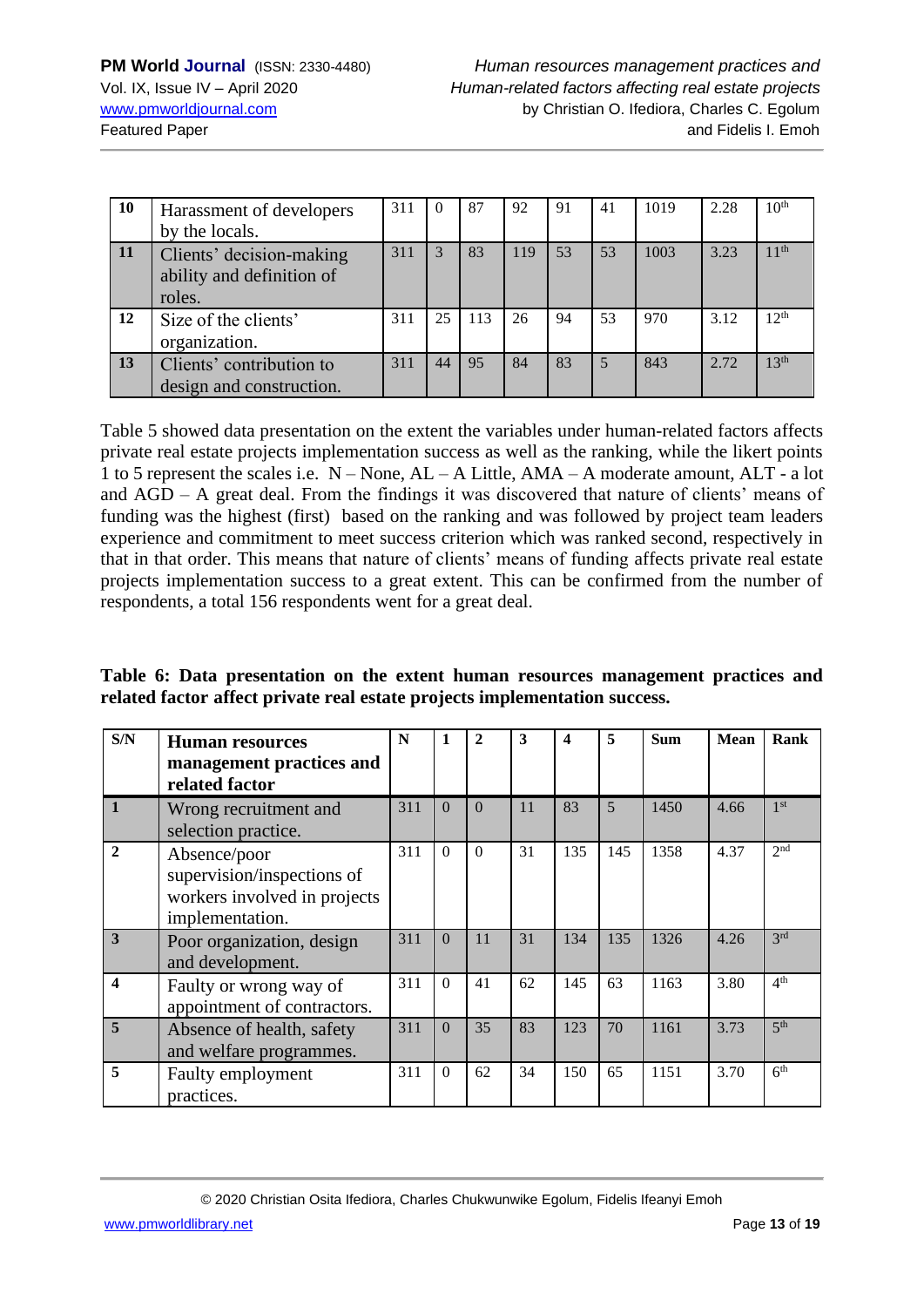| 6              | Absence/poor training,<br>development and<br>performance<br>management/evaluation.              | 311 | $\Omega$       | 31              | 113 | 114 | 53 | 1122 | 3.61 | 7 <sup>th</sup>  |
|----------------|-------------------------------------------------------------------------------------------------|-----|----------------|-----------------|-----|-----|----|------|------|------------------|
| $\overline{7}$ | Faulty ways of handling<br>procurement of materials.                                            | 311 | 41             | 20              | 33  | 156 | 61 | 1109 | 3.57 | 8 <sup>th</sup>  |
| 8              | Poor appraisal system and<br>absence of compensation<br>packages for deserving<br>participants. | 311 | 10             | 23              | 123 | 94  | 61 | 1106 | 3.55 | <b>Qth</b>       |
| 9              | Absence of motivation for<br>actors involved in<br>implementation.                              | 311 | 20             | 31              | 106 | 123 | 41 | 1077 | 3.46 | 10 <sup>th</sup> |
| 10             | Absence of job satisfaction<br>and security.                                                    | 311 | 11             | 33              | 125 | 85  | 57 | 1077 | 3.46 | 10 <sup>th</sup> |
| 11             | Poor or absence of human<br>resource development<br>programme.                                  | 311 | 33             | 43              | 65  | 107 | 63 | 1057 | 3.40 | 11 <sup>th</sup> |
| 12             | Faulty or absence of reward<br>management.                                                      | 311 | $\overline{4}$ | 73              | 82  | 117 | 35 | 1039 | 3.34 | 12 <sup>th</sup> |
| 13             | Poor employment relation<br>and communication<br>Practices.                                     | 311 | 21             | 73              | 81  | 63  | 73 | 1027 | 3.30 | 13 <sup>th</sup> |
| 14             | Faulty talent management<br>and retention strategies.                                           | 311 | 10             | $\overline{73}$ | 93  | 93  | 42 | 1017 | 3.27 | 14 <sup>th</sup> |
| 15             | Faulty knowledge<br>management system.                                                          | 311 | 11             | 105             | 61  | 62  | 72 | 1012 | 3.25 | 15 <sup>th</sup> |

The table 6 above showed data presentation on the extent the variables under human- resources management practices and related factor affects real estate projects implementation success as well as the ranking, while the likert points 1 to 5 represent the scales i.e.  $N - None$ ,  $AL - A$  Little,  $AMA - A$  moderate amount,  $ALT - a$  lot and  $AGD - A$  great deal. From the findings it was discovered that wrong recruitment and selection practice was the highest (first) based on the ranking and was followed by absence/poor supervision/inspections of workers involved in projects implementation second, respectively in that in that order. This study however supports the work by Ifediora and Keke (2019), which also identified hiring/staff recruitment as top ranked in the ranking according to relative importance index even though this study used MIS to determine the ranking. Also this work collaborated that by Ogunde, *et al* (2017), especially as it identified external factors under which treatment of workforce, motivation and job security were amongst the top ranked in the order of importance. The analysis showed that wrong recruitment, selection practice, and absence/poor supervision/inspections of workers involved in private real estate projects implementation to a great extent affects projects implementation success even as they are ranked among the highest.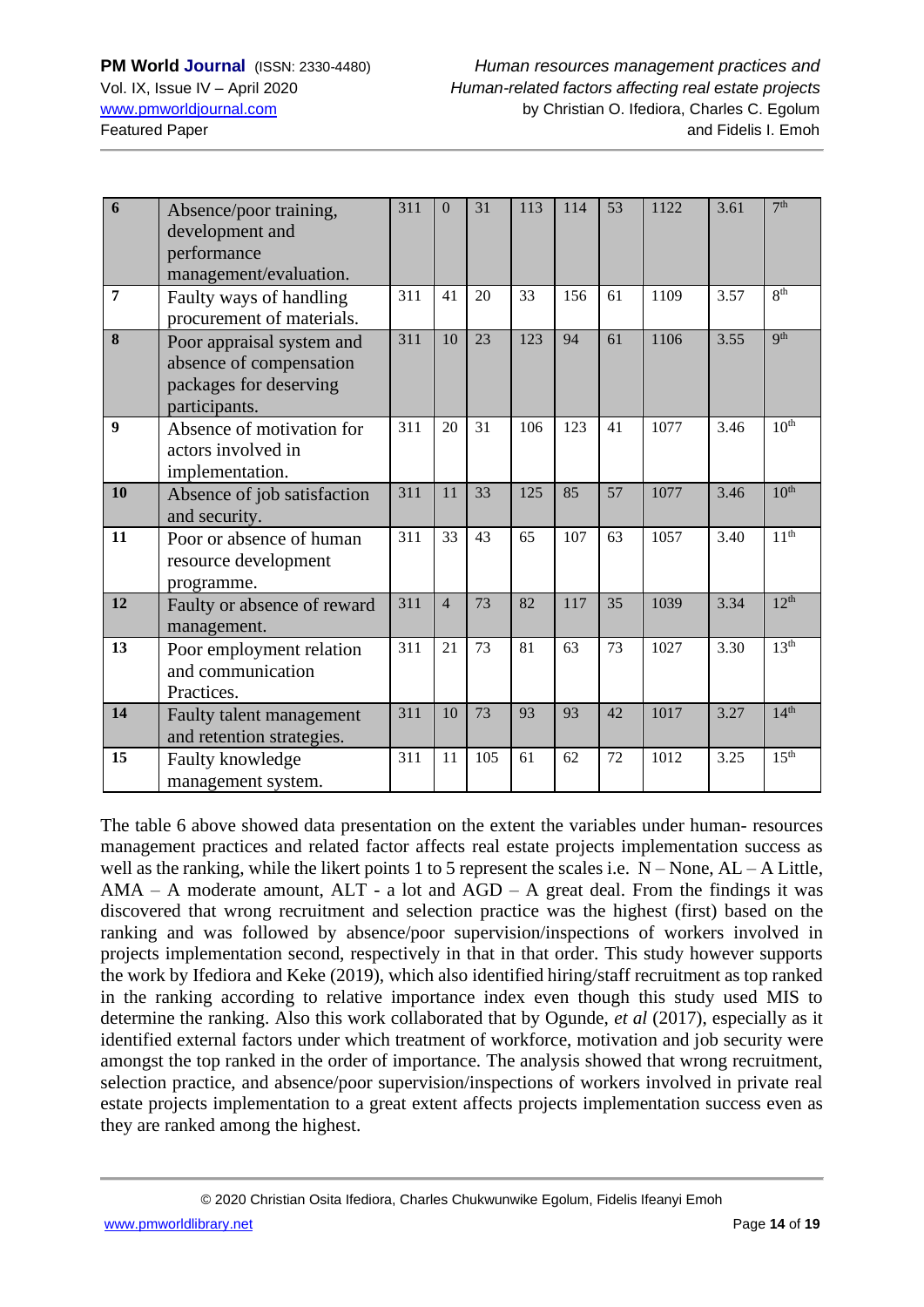### **SUMMARY OF FINDINGS, CONCLUSION AND RECOMMENDATIONS**

This study no doubt identified the human-related factors and human resources management practices that affect private real estate projects implementation success in South-East Nigeria and the extent they affect same. For human-related factors, the identified factors based in order of their ranking, i.e. from highest to lowest are; nature of clients' means of funding, project team leaders experience and commitment to meet success criterion, clients' emphasis on high quality of construction at low construction cost, project team leaders' working relationship with others, level of clients' experience, project team leaders' technical skill and adaptability to changes in the plan, clients' emphasis on quick construction and ability to brief, management skill of the project team leaders which includes planning, organizing, coordinating, motivating and directing, project team leaders' early and continued involvement in the project, harassment of developers by the locals, clients' decision making ability and definition of roles, size of the clients' organization, clients' contribution to design and construction.

Also for human resources management practice and related factors based in order of their ranking i.e. from highest to lowest are; wrong recruitment and selection practice, absence/poor supervision/inspections of workers involved in projects implementation, poor organization, design and development, faulty or wrong way of appointment of contractors, absence of health, safety and welfare programmes, faulty employment practices, absence/poor training, development and performance management/evaluation, faulty ways of handling procurement of materials, poor appraisal system and absence of compensation packages for deserving participants, absence of motivation for actors involved in implementation, absence of job satisfaction and security, poor or absence of human resource development programme, faulty or absence of reward management, poor employment relation and communication practices, faulty talent management and retention strategies and faulty knowledge management system.

Also one can see from the likert scale used for responses that greater number of respondents went for strongly agreed and agreed as it concerns the human-related factors and human resources management factors affecting private real estate project implementation success in South-East Nigeria, this implies that the factors identified factors affects implementation success. Conclusively, the variables that make up both identified human-related factors and human resources management practices and related factors affect private real estate to a great extent.

The study thereby recommends that the high ranked factors must be taken seriously especially when implementing private real estate projects, this is necessary to ensure that private real estate projects are successfully implemented and cases of failure minimised to the barest minimum.

#### **REFERENCES**

Armstrong, M. (2006). *A handbook of Human resource management practice (10th ed).*  Retrieved from [http://recruitusmc.org/wp](http://recruitusmc.org/wp-content/uploads/2014/10/Handbook.of_.Human_.Resource.Management.Practice_10th.pd)[content/uploads/2014/10/Handbook.of\\_.Human\\_.Resource.Management.Practice\\_10th.pd.](http://recruitusmc.org/wp-content/uploads/2014/10/Handbook.of_.Human_.Resource.Management.Practice_10th.pd) June 19, 2018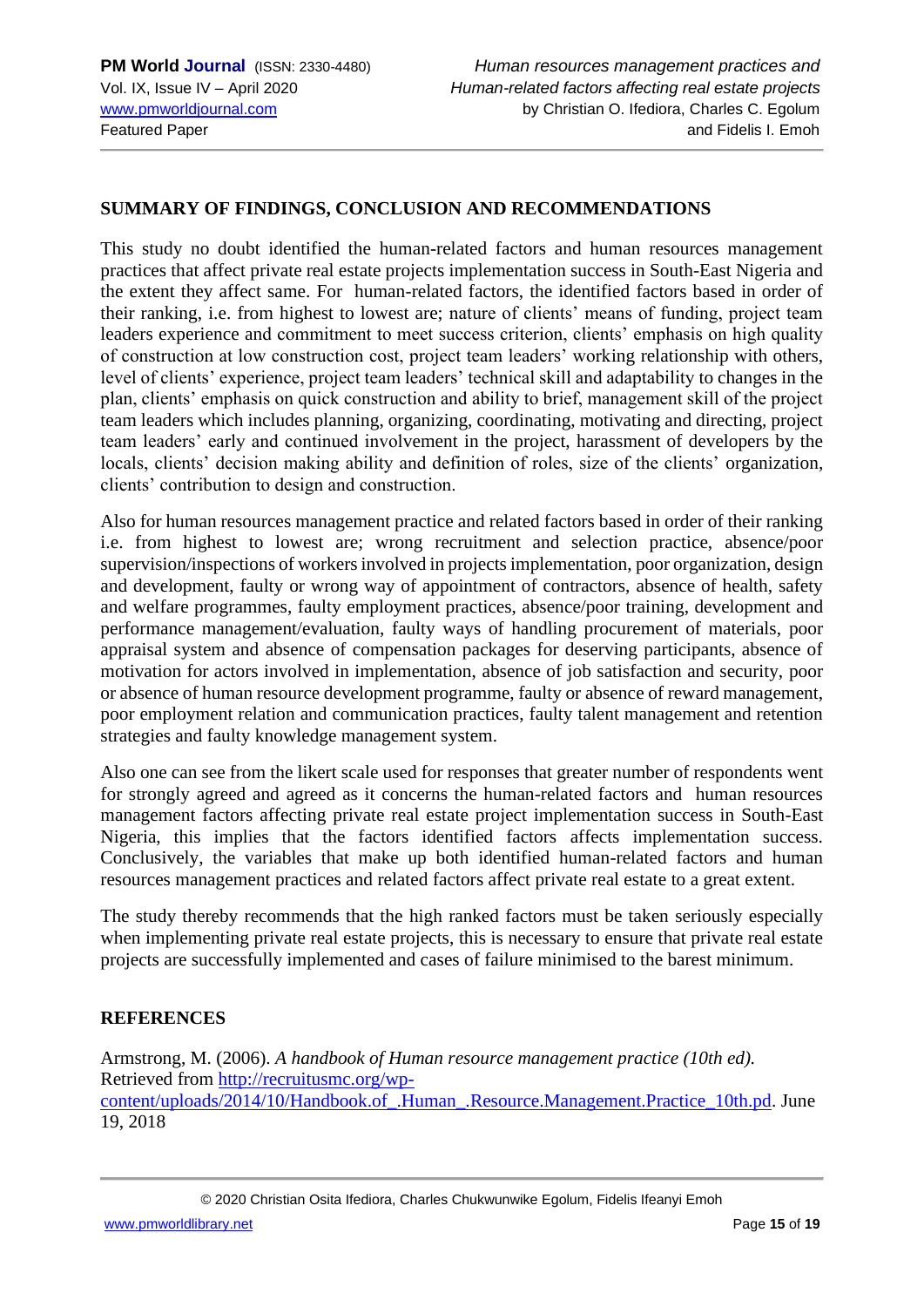Delery, J. E. and Doty, H. D. (1996). Modes of theorizing in strategic human resources management: tests of universalistic, contingency and configurational performance predictions. *Academy of Management Journal, 39*, 803-835. Retrieved from [doi:10.1108/13527600910930040.](https://doi:10.1108/13527600910930040) September 20, 2018.

Grefen, P., Pernici, B. and Sánchez, G. (Ed.). (2012). Database support for workflow management: the WIDE project (Vol. 491). Springer US: Springer Science & Business Media.

Ifediora, C. O. and Keke, O. V. (2019). Human resources management practices and real estate project management success in Awka South L.G.A., Anambra State. *[International](http://www.eajournals.org/journals/international-journal-civil-engineering-construction-estate-management-ijcecem/) Journal of Civil Engineering, [Construction](http://www.eajournals.org/journals/international-journal-civil-engineering-construction-estate-management-ijcecem/) and Estate Management (IJCECEM), 7*(2) 1-15. Retrieved from [https://www.eajournals.org/journals/international-journal-civil-engineering-construction-estate](https://www.eajournals.org/journals/international-journal-civil-engineering-construction-estate-management-ijcecem/vol-7-issue-2-may-2019/human-resources-management-practices-and-real-estate-project-management-success-in-awka-south-l-g-a-anambra-state/)[management-ijcecem/vol-7-issue-2-may-2019/human-resources-management-practices-and](https://www.eajournals.org/journals/international-journal-civil-engineering-construction-estate-management-ijcecem/vol-7-issue-2-may-2019/human-resources-management-practices-and-real-estate-project-management-success-in-awka-south-l-g-a-anambra-state/)[real-estate-project-management-success-in-awka-south-l-g-a-anambra-state/.](https://www.eajournals.org/journals/international-journal-civil-engineering-construction-estate-management-ijcecem/vol-7-issue-2-may-2019/human-resources-management-practices-and-real-estate-project-management-success-in-awka-south-l-g-a-anambra-state/) May 1, 2019

Ifediora, C. O., and Obineme, C. H. (2017). Procurement in real estate projects development and delivery: a case of human resources and material resources in Awka capital territory. *EPRA International Journal of Research and Development (IJRD), 2*(7). Retrieved from [http://eprajournals.com/jpanel/upload/846pm\\_11.Ifediora,%20Christian%20Osita-1145.pdf.](http://eprajournals.com/jpanel/upload/846pm_11.Ifediora,%20Christian%20Osita-1145.pdf) August 2, 2018.

Ifediora, C. O. (2015). *The implications of human resources management in real estate project management success in Awka south L.G.A., Anambra state. Unpublished Master's thesis,* Department of Estate Management, Nnamdi Azikiwe University Awka. Xii +107.

Ihuah, P. W. (2014). A review of soft and hard approaches of human resource management and the success of real estate development in Nigeria. *Journal of Business Management and Economic Development (JBMED), 1*(1): 16-23. Retrieved from [http://usir.salford.ac.uk/31516/.](http://usir.salford.ac.uk/31516/) August 23, 2018.

Ihua, P. W., Kakulu, I. I., and Eation, D. (2014), A review of critical project management success factors (CPMSF) for sustainable social housing in Nigeria. *International Journal of Sustainable Built Environment, 3*, 62–71. [doi:10.1016/j.ijsbe.2014.08.001.](https://doi.org/10.1016/j.ijsbe.2014.08.001) November 23, 2018.

Loosemore, M. (2000). *Crisis management in construction project.* New York: American Society of Civil Engineers Press. Retrieved from [http://www.asce.org/templates/publications](http://www.asce.org/templates/publications-book-detail.aspx?id=7965)[book-detail.aspx?id=7965.](http://www.asce.org/templates/publications-book-detail.aspx?id=7965) August 20, 2018.

Mahapatro, B. B. (2010), *Human Resources Management.* New Delhi: New Age International Publishers Limited.

Malkani, Z. A. K., and Kambekar, A. R. (2013), Management of human resource in construction industry. *International Journal of Engineering Research and Technology, 6*(3). 353-362. Retrieved from www.irphouse.com/ijert/ijerty6n3\_07.pdf. September3, 2018.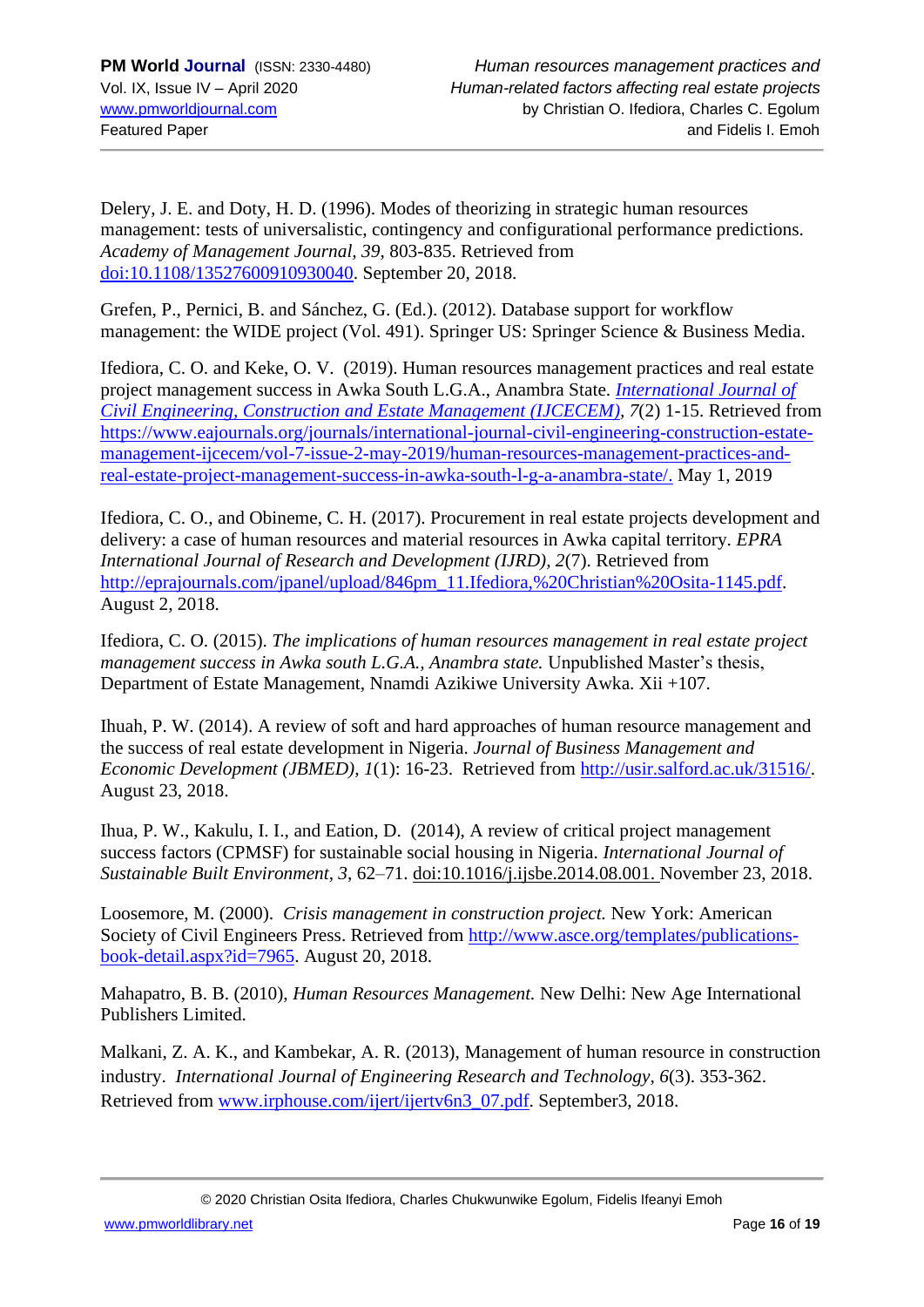Marchington, M. and Wilkinson, A. (2008). *Human resources management at work: people management and development.* United Kingdom: Chartered institute of personnel management London. Retrieved from [http://www.cipd.co.uk/.](http://www.cipd.co.uk/) August 24, 2018.

Nwachukwu, C. C. (2016). *Dimensions of real estate project management*. Owerri, Nigeria: Gabtony Prints Ltd.

Nwachukwu, C. C. and Emoh, F. I. (2011). Building construction project management success as a critical issue in real estate development and investment. *American Journal of Social and Management Sciences, 2*(1), 56-75. [doi:10.5251/ajsms.2011.2.1.56.75.](https://doi:10.5251/ajsms.2011.2.1.56.75) July 23, 2018.

Nzekwe, J. U., Oladejo, E. I., and Emoh, F. I. (2015). Assessment of factors responsible for successful project implementation in Anambra state, Nigeria. *Civil and Environmental Research, 7*(8), 39-57. Retrieved from [http://www.iiste.org/Journals/index.php/CER/article/view/24639.](http://www.iiste.org/Journals/index.php/CER/article/view/24639) June 1, 2018.

Nzekwe, J. U., Oladejo, E. I. and Emoh, F. I. (2015). Project failure as a reoccurring issue in developing countries: focus on Anambra state, south east Nigeria. *International Journal of Energy and Environmental Research, 3*(3), 1-20. Retrieved from [http://www.eajournals.org/wp](http://www.eajournals.org/wp-content/uploads/Project-Failure-As-A-Reoccurring-Issue-In-Developing-Countries.pdf)[content/uploads/Project-Failure-As-A-Reoccurring-Issue-In-Developing-Countries.pdf.](http://www.eajournals.org/wp-content/uploads/Project-Failure-As-A-Reoccurring-Issue-In-Developing-Countries.pdf) June 1, 2018.

Ogunde, A.O., Olaolu, O., Afolabi, A., Owolabi J. and Ojelabi, R. (2017). Challenges confronting construction project management system for sustainable construction in developing countries: Professionals perspectives (a case study of Nigeria). *Journal of Building Performance, 8* (1) Retrieved from www.[eprints.covenantuniversity.edu.ng/7736/.](http://www.eprints.covenantuniversity.edu.ng/7736/) July 23, 2018.

Raidén, A. B. and Dainty, A. R. J. (2006). Human resource development in construction organisations: an example of a "chaordic" learning organisation? *The learning organisation*, *13*(1), 63–79. [doi: 10.1108/09696470610639130.](https://doi.org/10.1108/09696470610639130) June 1, 2018.

Rusdi, I. F. (2013). *HRM practices and employee satisfaction in real estate business: A study on vision 21 design and developments Ltd.* (MBA dissertation, BRAC University, Dhaka, Bangladesh). Retrieved from

[http://dspace.bracu.ac.bd/xmlui/bitstream/handle/10361/3147/06264013.pdf?sequence=1&isAll](http://dspace.bracu.ac.bd/xmlui/bitstream/handle/10361/3147/06264013.pdf?sequence=1&isAllowed=y) [owed=y.](http://dspace.bracu.ac.bd/xmlui/bitstream/handle/10361/3147/06264013.pdf?sequence=1&isAllowed=y) September 7, 2018.

Siew, R. Y. J. (2014). Human resource management in the construction industry – Sustainability competencies. *Australasian Journal of Construction Economics and Building, 14*(2), 87-103. doi: 10.5130/ajceb.v14i2.3957. September 22, 2018.

Umeh, O. L. (2018). *Research methodology.* Lagos: University of Lagos Press and Bookshop limited.

[www.pmworldlibrary.net](http://www.pmworldlibrary.net/) Page **17** of **19**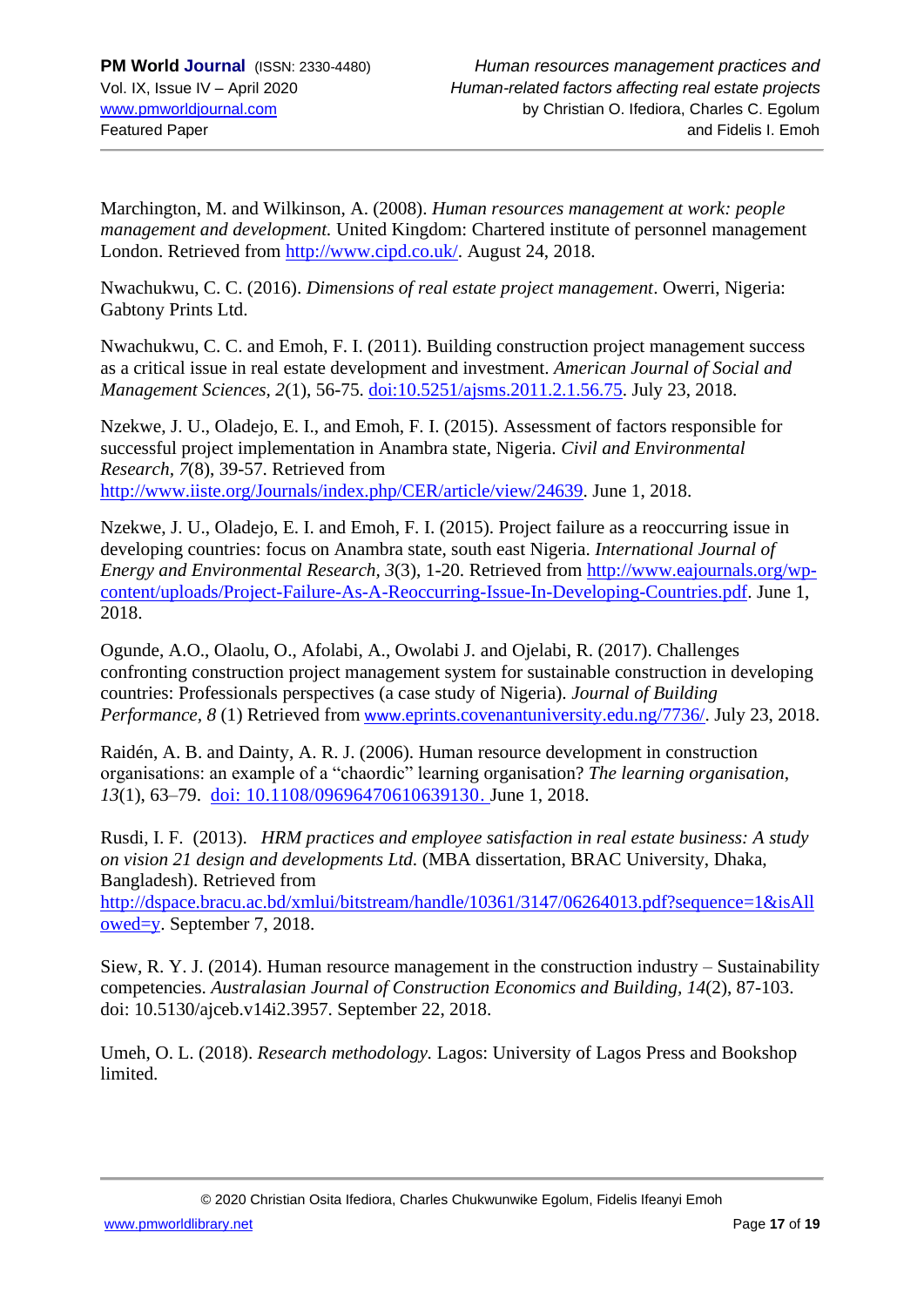### About the Authors



ESV **Christian Osita Ifediora,** B.Sc. (Estate Management), M.Sc. Estate Management (Project Management), ANIVS, RSV, is Lecturer in the Department of Estate Management, Faculty of Environmental Studies, Ajayi Crowther University, Oyo, Oyo State, Nigeria. Mr. Ifediora can be contacted at [ositaifediora@gmail.com.](mailto:ositaifediora@gmail.com)



## **Charles Chukwunwike Egolum**

Awka, Nigeria



Prof. **Charles Chukwunwike Egolum,** B.Sc. M.Sc. Ph.D. (Estate Management). M. Sc. (Business Administration), FNIVS, RSV, is Professor of Estate Management with specialization in Valuation and Appraisal in the Department of Estate Management, Pioneer HOD (Estate Management) at Nnamdi Azikiwe University in Awka, Nigeria and former Dean Faculty of Environmental Sciences.

[www.pmworldlibrary.net](http://www.pmworldlibrary.net/) Page **18** of **19**